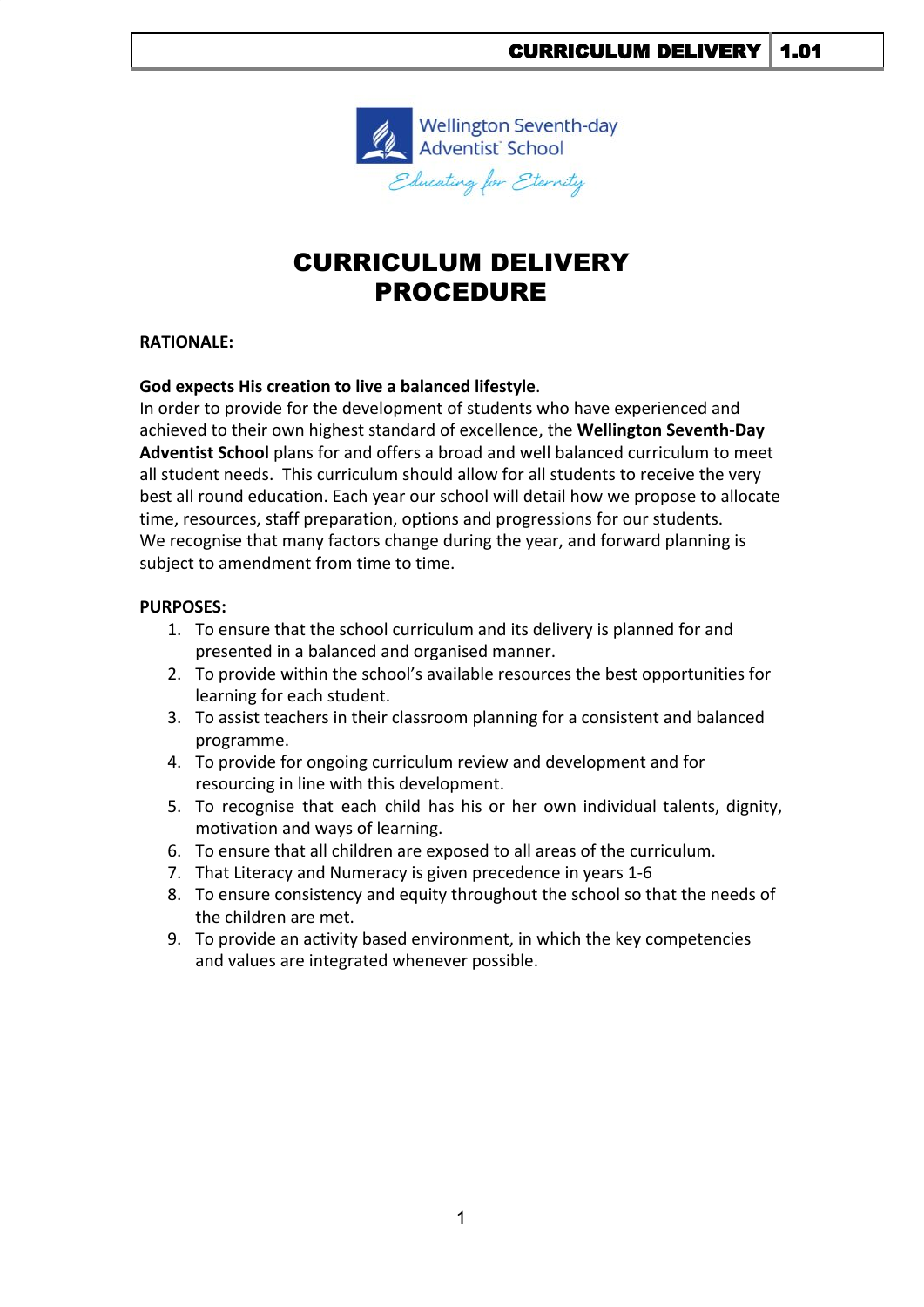## **GUIDELINES:**

**General:**

- 1. The prescription for the Essential Learning Areas will be delivered as follows:
	-
	-
	- Bible: Encounter Bible Curriculum Mathematics: PR1ME Mathematics, Problem solving; Number & Strands levelled as needed English: English: Reading and Writing/Literacy ● Science: Inquiry/Topic ● Social Studies: Inquiry/Topic
	- The Arts:  $\bullet$  The Arts:  $\bullet$  A two year cycle for each level
	- Health and Physical Wellbeing: A two year cycle for each level
	-
	- Learning Languages: <br>A two year cycle for each level
	- Technology: <br>
	△ Technology: A two year cycle for each level
- 2. To ensure a balance in the Essential Learning Areas teachers need to plan to teach using the table below as a guideline for daily timetabling, (recorded in minutes).
- 3. The five **Key Competencies**: *Thinking; Managing Self; Using Language; Relating to Others; Participating and Contributing*. These will be incorporated and integrated into the eight learning areas.
- 4. Towards the end of each year the staff will review the Curriculum Development Plan and amend as necessary. Using this plan they will prepare suggested budgets for the Essential Learning Areas to submit to the Board of Trustees Finance Committee for inclusion in the budget for the following year. Budgetary provisions will include:
- Equipment: Funding for physical material to be used in the presentation of the curriculum. This covers materials used by staff and students.
- Resource books: Books to become a part of the Teachers' resources.
- Staff Development Funding: for school-based development of staff to improve the teaching and learning in various subject areas.
- Release time funding: to release staff to develop programmes and materials to enhance teaching and learning in that subject area.
- 5. Ongoing Curriculum Review and Development will occur to ensure that:
- The curriculum reflects the value of the school and the community.
- Learning and teaching practice reflects best current practice
- Students' needs are met by the curriculum within the resources available.
- There is consistency of the Curriculum across the school.

## **National Administration Priorities:**

- 6. Monitor student progress against *Curriculum Levels.*
- 7. Assess student achievement, maintain individual records and report on student progress.
- 8. Have written procedures (implementation plans) which are actively practised and regularly reviewed for compliance.
- 9. Ensure compliance reporting to parents and the Board.
- 10. Report on progress and achievement of students to both parents/caregivers and the Board at least twice per year.

11. Ensure that *student wellbeing procedures* are developed and implemented consistently.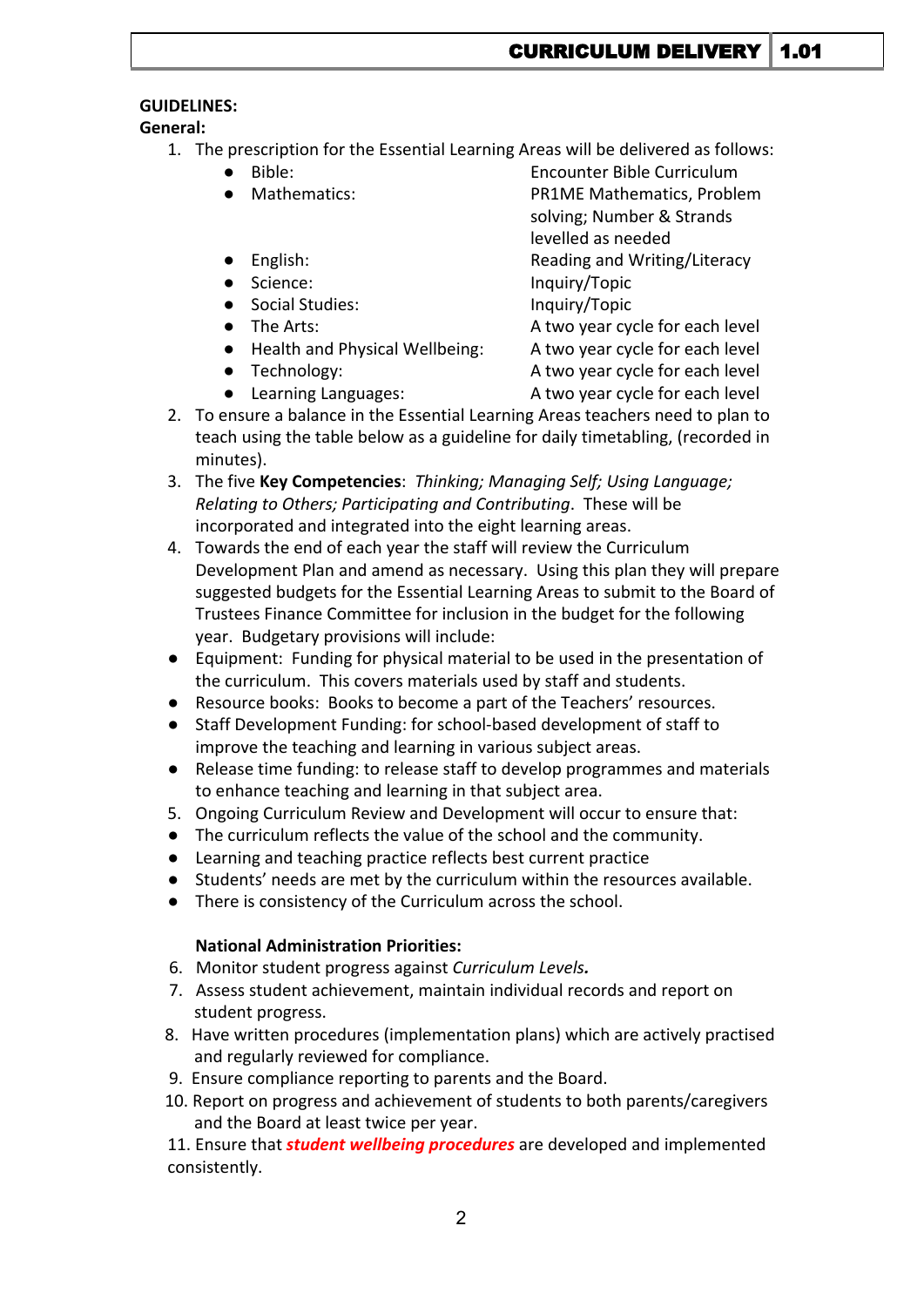## **Specific:**

*Curriculum*

- The eight learning areas and the five key competencies of the New Zealand curriculum will form the basis for all learning/teaching programmes in the school
- Integration of the learning areas with the five key competencies should be a feature of learning / teaching programmes.
- Strategic planning will ensure that Student Achievement Targets are set each year.
- Regular review of learning / teaching programmes will occur to ensure that they address and meet the needs of the children and student achievement goals are met. Results of these reviews and of student achievement are reported regularly to the Board.
- Teachers will capitalize on teachable opportunities as they present themselves.

## *Record Keeping*

- The school expects careful record keeping and on-going evaluation to ensure that all children are closely monitored and needs are catered for.
- Assessment and evaluation consists of formal and informal methods. Teachers will gather evidence in order to make Overall Teacher Judgements on children's achievement.

## *Responsibilities*

● Teachers are expected to take curriculum responsibilities. These responsibilities will be negotiated annually.

## *Staff Development*

● A programme of curriculum and staff development will be planned and budgeted for each year, in line with student achievement targets and staff needs as identified through staff appraisal.

## *Planning*

- Format of planning is the responsibility of each teacher. Each teacher is expected to plan and teach all curriculum areas as prescribed above.
- Each class shall have an approved long term plan covering all prescribed learning areas.
- Day-to-day planning should reflect adequate preparation and be appropriate to the needs and abilities of the students.
- Prepared unit plans should show coverage of topics contained in long term plans.

*Organisation*

The school-wide organisation plan will be reviewed at the end of each year by the Principal and teaching staff.

*Time allocation*

● Each class shall have an approved daily/weekly timetable that allows provides the following times (on average)

| Learning Area (Time in Minutes) | Lowe | Upper |  |
|---------------------------------|------|-------|--|
|                                 |      |       |  |